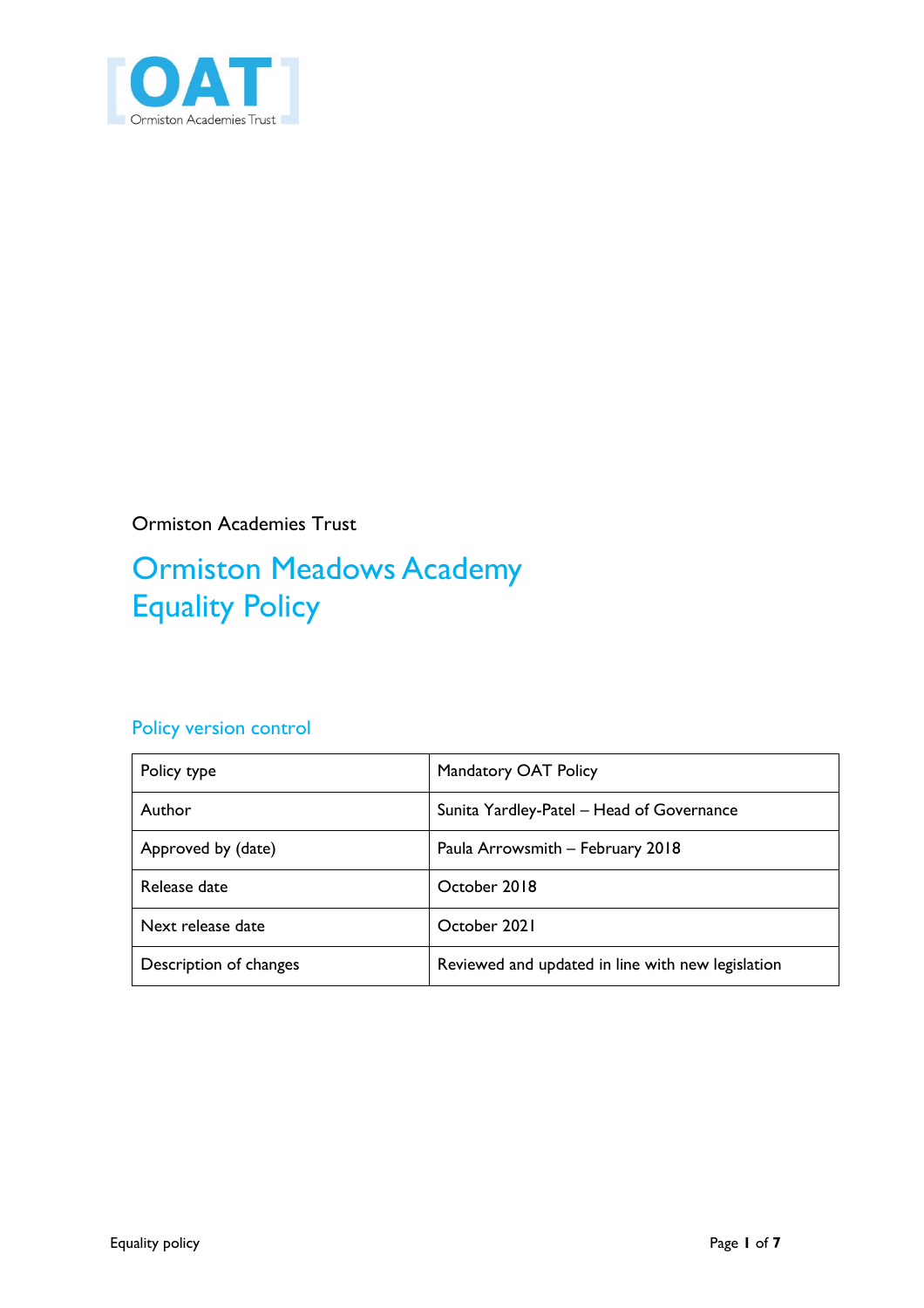

#### **Contents**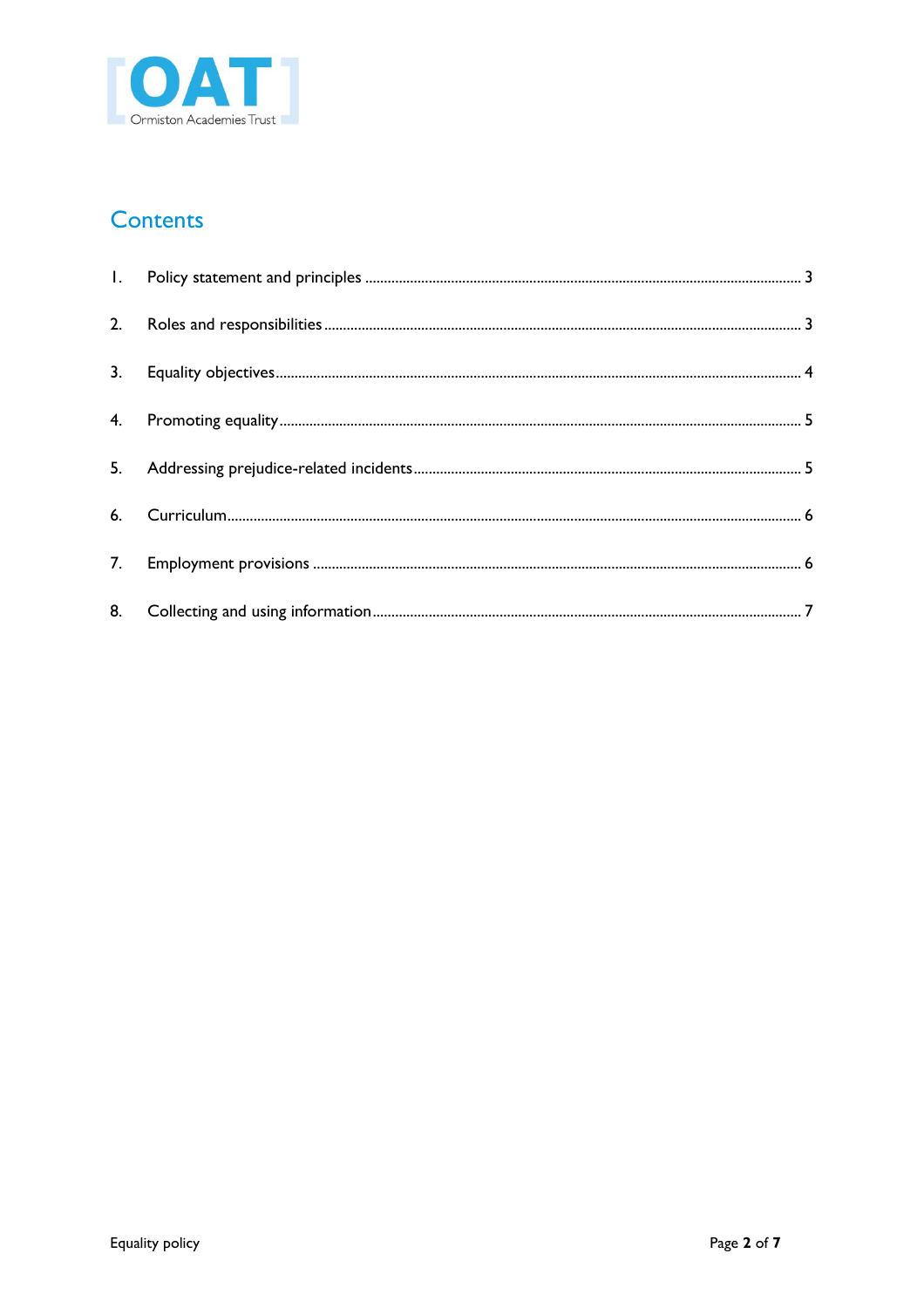

# <span id="page-2-0"></span>1. Policy statement and principles

- **To treat all individuals with equal value.**
- To eliminate discrimination, harassment, victimisation and any other conduct that is prohibited by or under the Equality Act 2010.
- To advance equality of opportunity between persons who share a relevant protected characteristic and persons who do not share it.
- To foster positive attitudes and good relations between persons who share a relevant protected characteristic and persons who do not share it (i.e. tackle prejudice and promote understanding).
- To take such steps as are reasonable to remove or minimise disadvantages suffered by persons who share a relevant protected characteristic that are connected to that characteristic.
- To take such steps as are reasonable to meet the needs of persons who share a relevant protected characteristic that are different from the needs of persons who do not share it.
- To provide a range of education and training programmes which encourage everyone to participate in learning.
- To ensure that recruitment, retention and development of staff is done so following the equality principles.
- To consider equality implications before and at the time that policies are developed as well as keeping them under review on a continual basis.
- To carry out equality impact assessments to assess whether policies and / or plans are having a negative or adverse, or positive impact on specific groups of individuals.
- To ensure that all marketing activities and procurement processes meet equality and diversity best practice.
- To respect the religious beliefs and practices of all individuals.

In both its delivery of services and the employment of its staff, the academy will ensure that no person will be discriminated against due to any of the protected characteristics as detailed in the Act. This includes discrimination due to association or perception (where it is believed that an individual has a particular characteristic). The characteristics protected by the act are:

- age (as an employer but not applicable to students)
- disability
- ethnicity
- gender reassignment
- marriage and civil partnership
- pregnancy and maternity
- religion or belief
- sex
- sexual orientation

In addition to this no employees will be discriminated against due to trade union membership or activities.

The Act makes it unlawful for the responsible body of an academy to discriminate against, harass or victimise a pupil or potential pupil:

- **IF** In relation to admissions.
- In the way it provides education for pupils.
- In the way it provides pupils access to any benefit, facility or service.
- By excluding a pupil or subjecting them to any other detriment.

### <span id="page-2-1"></span>2. Roles and responsibilities

#### The academy will:

- Ensure staff are aware of their responsibilities, given necessary training and support, and report progress to the governing board.
- Ensure that the recording and reporting of equality and diversity is sufficiently scrutinised.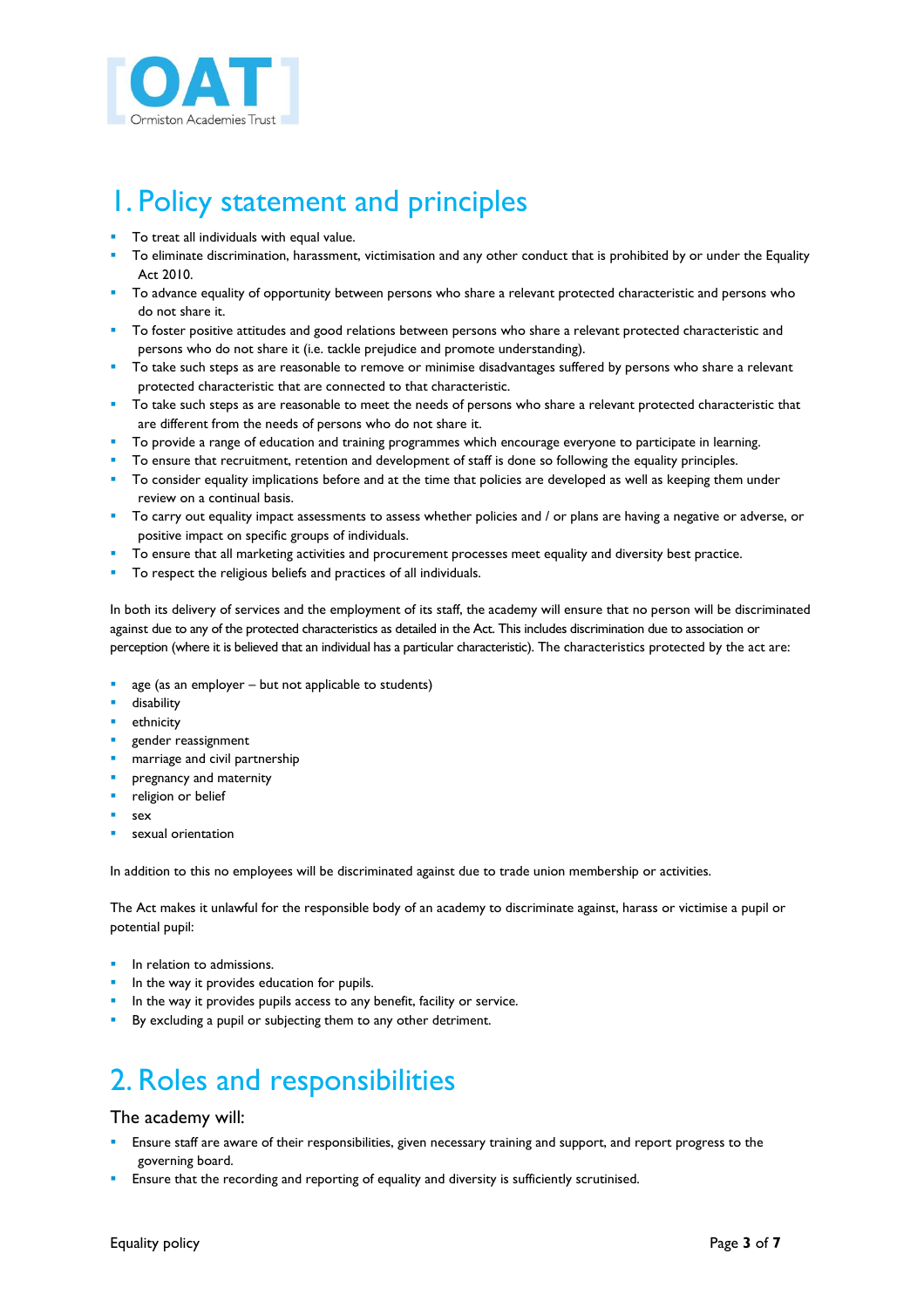

- Foster positive attitudes and relationships, a shared sense of cohesion and belonging, and ensure this is promoted in our policies, procedures and activities.
- **Deserve good equalities practice in staff recruitment, retention and development, and ensure that all policies and** procedures benefit all employees and potential employees regardless of any protected characteristic, and with full respect for legal rights relating to pregnancy and maternity.
- Reduce and remove inequalities and barriers that already exist.
- Ensure staff promote an inclusive and collaborative ethos in the academy, challenging inappropriate language and behaviour, responding appropriately to incidents of discrimination and harassment, and showing appropriate support for pupils with additional needs, maintaining a good level of awareness of issues surrounding equality.

#### The governing board will:

- **E** Ensure that the academy complies with the appropriate equality legislation and regulations.
- Effectively communicate and adopt this policy throughout the academy
- Meet its obligations under the Public Sector Equality Duty (PSED) to publish equality objectives at least every four years commencing on the date of the last publication.
- **Ensure that the academy's policies and procedures are developed and implemented with appropriate equality impact** assessments informing future plans.
- **Ensure that the academy's Admissions Policy does not discriminate in any way.**
- **Ensure equal opportunities in its staff recruitment and promotion practices, professional development programmes and** in membership of the governing board.
- **Monitor and evaluate the effectiveness of the equality policy annually.**
- Monitor education outcomes, incidents of harassment and discrimination and referrals by a range of criteria including protected characteristics.

#### The principal will:

- **Implement this policy and its procedures.**
- **Ensure that all staff members receive the appropriate equality and diversity training as part of their induction and CPD.**
- **Ensure that all parents, visitors and contractors are aware of, and comply with, the provisions of this policy.**
- **Actively challenge and take appropriate action in any case of discriminatory practice.**
- Address any reported incidents of harassment or bullying in line with DfE guidance.
- Produce an annual report on the progress meeting the equality objectives set out in this policy.

#### Employees will:

- Be mindful of any incidents of harassment or bullying in the academy.
- Address any minor issues of harassment or bullying and report any major breaches of the policy to the principal
- **IDENT IDENT IS A LOCATE THE MET A LOCATE IS CONTEX THE META** in the stademy's culture.
- **Promote equality and good relations, and not harass or discriminate in any way.**
- Monitor pupils' progress and academic needs to ensure the appropriate support is in place.
- Keep up-to-date with equality legislation and its application by attending the appropriate training.

# <span id="page-3-0"></span>3. Equality objectives

The academy is committed to promoting the welfare and equality of all its staff, pupils and other members of the academy community. To achieve this, the academy has established the following objectives: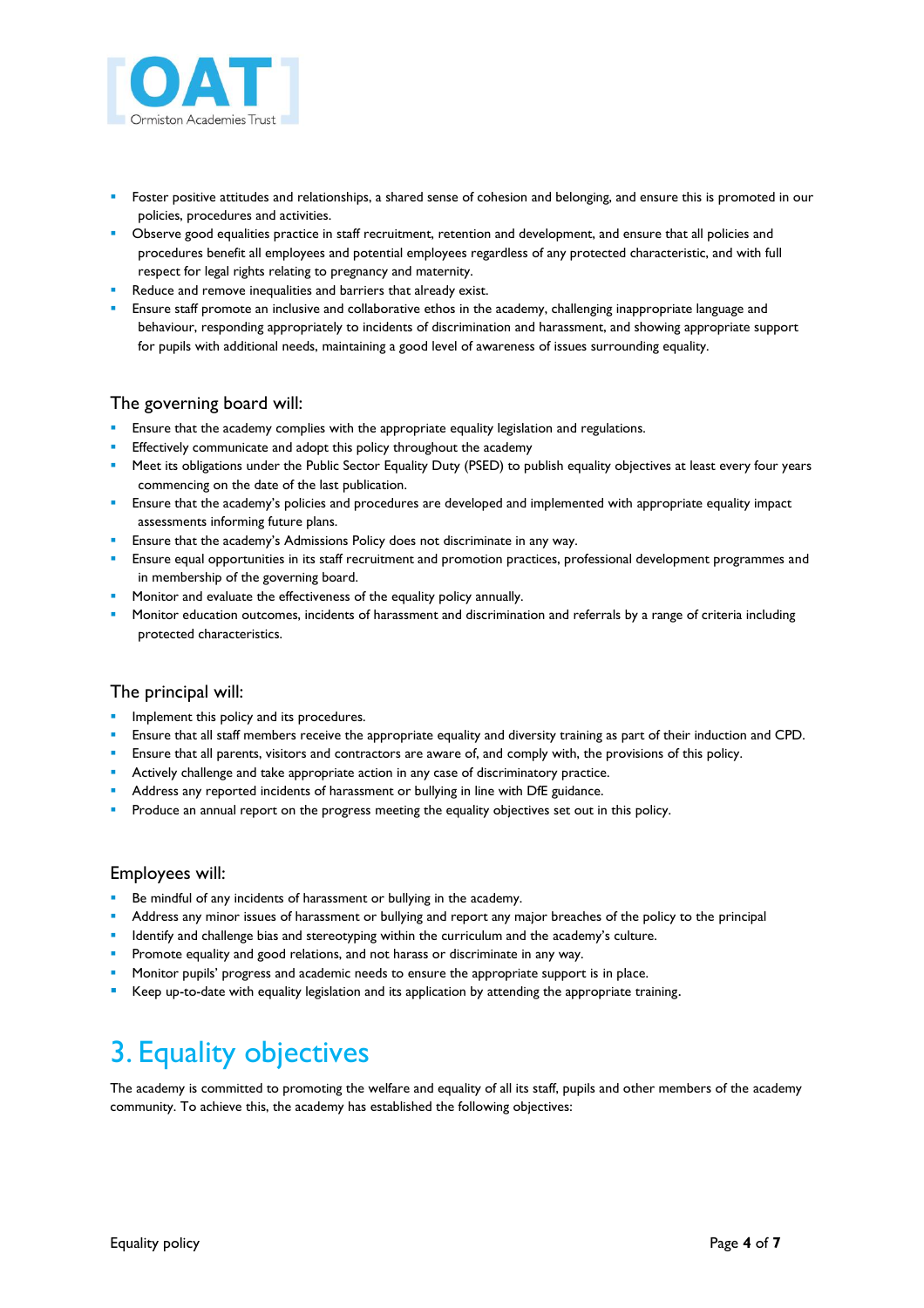

Insert academy objectives below, e.g.

- *Monitor changes to the curriculum to ensure they result in good outcomes for pupils in all vulnerable groups, and to review the curriculum considering new performance measures*
- *Offer appropriate qualifications in English for pupils in all vulnerable groups*
- *Implement effective strategies to support pupils in all vulnerable groups following linear exam courses*
- *Improve the quality of support for pupils in all vulnerable groups in the classroom*
- *Continue to explore the use of new technologies to support pupils in all vulnerable groups in accessing their learning. With special investigation taking place regarding the use of technology in modern foreign languages, internal exams and group work*

### <span id="page-4-0"></span>4. Promoting equality

In order to meet our objectives, the academy has identified the following priorities:

- The academy will provide auxiliary aids that are directly related to disabled pupil's educational needs as a reasonable adjustment, so they can integrate wholly in all parts of academy life.
- Staff will ensure that all pupils are able to take part in extra-curricular activities and residential visits, and the academy will monitor uptake of these visits to ensure no one is disadvantaged on the grounds of a protected characteristic.
- The academy will ensure that all forms of prejudice-motivated bullying is taken seriously and dealt with equally and firmly.
- There will be differential schemes of work designed to meet the abilities and learning styles of all pupils.
- There will be a clearly defined disciplinary system stipulated in the Behavioural Policy, which will be consistently enforced.
- **The academy will increase access for disabled children and young people to the academy curriculum and will take** necessary steps to meet pupils' needs by using a variety of approaches and planning reasonable adjustments for disabled pupils, enabling them to take as full a part as possible in the activities of the academy.
- The academy will ensure there is adequate access to the physical environment of the academy.
- The academy will improve the delivery of written information to disabled children and young people.
- The academy will seek the views of advisory staff, outside agencies and local academies.
- Throughout the year, the academy will plan ongoing events to raise awareness of equality and diversity.

The academy will consult with stakeholders to establish equality objectives and draw up a plan based on information collected on protected groups and accessibility planning.

Equality objectives will be published at least every four years commencing on the date of the last publication.

All forms of prejudice-motivated bullying are taken seriously and dealt with equally and firmly. The academy has an Anti-Bullying Policy and a Behaviour Policy to cover the areas that are not within scope of the Equality Act.

Regular training will be given to both existing and new staff to ensure that they are aware of the process for reporting and following up incidents of prejudice-related bullying.

### <span id="page-4-1"></span>5. Addressing prejudice-related incidents

The academy is opposed to all forms of prejudice and we recognise that pupils and staff who experience any form of prejudice-related discrimination may fare less well in the education system.

The academy will ensure that pupils and staff are aware of the impact of prejudice in order to prevent any incidents from occurring.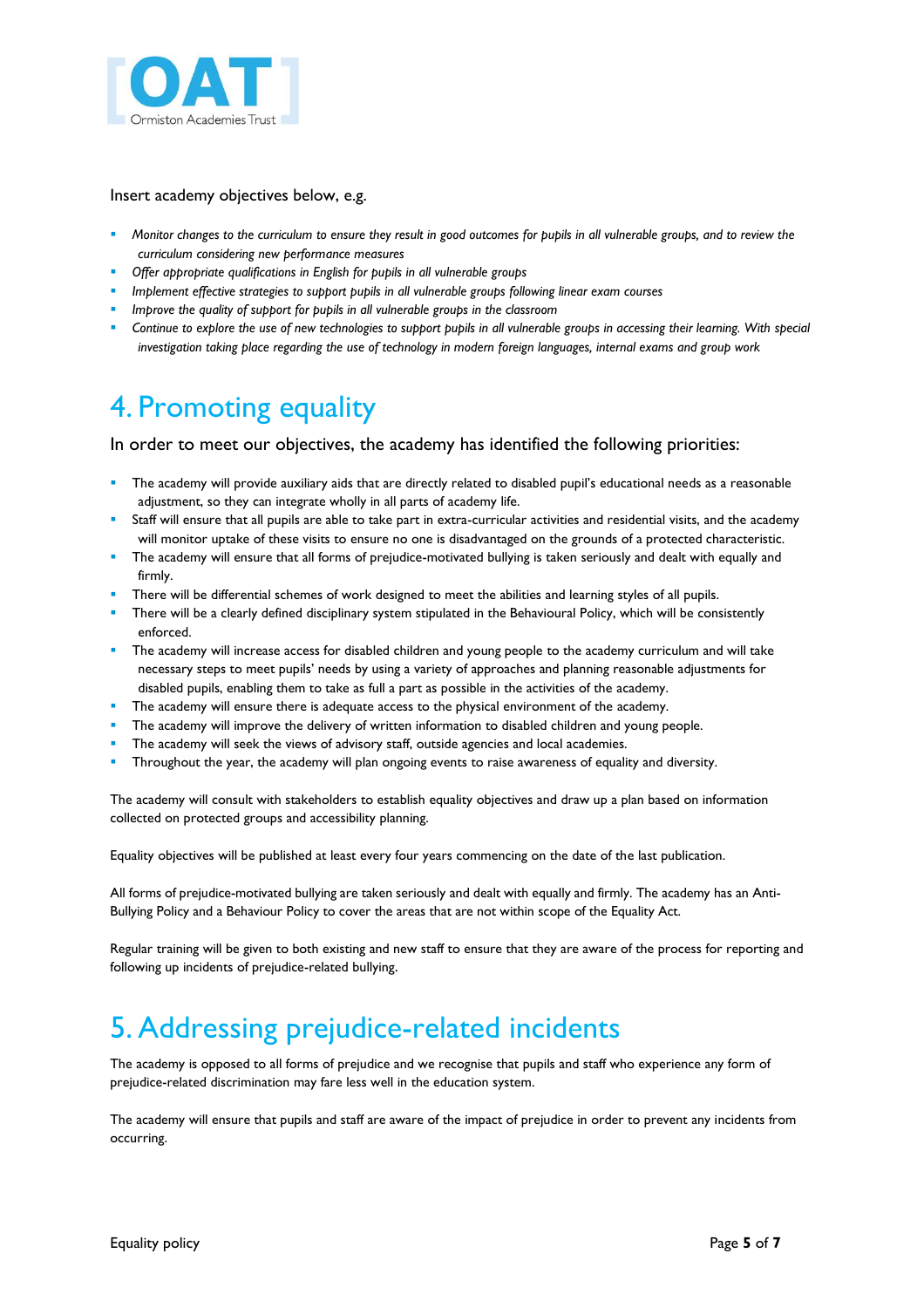

If incidents continue to occur, the academy will address them immediately and report them through the appropriate procedure.

# <span id="page-5-0"></span>6. Curriculum

All pupils will be entitled to access a broad and balanced curriculum and to teaching and learning opportunities which meet their needs, including extra support where this has been identified as a statutory need.

When planning the curriculum, the academy will take every opportunity to promote and advance equality.

When teaching the curriculum, the academy will promote equality and will not subject individuals to discrimination.

The academy will develop an appropriate curriculum for all pupils in all vulnerable groups.

The academy will ensure PSHE lessons are designed for pupils to develop their knowledge of the world and the importance of equality.

# <span id="page-5-1"></span>7. Employment Provisions

The academy is committed to providing equality of opportunity for all and ensuring that all stages of recruitment and selection are fair. Recruitment and selection procedures will be reviewed on a regular basis.

Where a candidate is known personally to a member of the selection panel it will be declared before shortlisting takes place. It may then be necessary to change the selection panel to ensure that there is no conflict of interest and that equal opportunities principles are adhered to.

As an employer, the academy strives to ensure that discrimination and harassment is eliminated in our employment practice and we actively promote equality across all groups within our workforce.

The academy will not discriminate against a potential employee in respect of whether to offer a job or the terms on which a job is offered. With regards to existing employees, the academy will not discriminate against an individual in respect of the benefits, facilities and services it offers including training opportunities, promotion or dismissal (including discipline and suspension). All staff appointments and promotions are made on the basis of merit, ability and in compliance with the law.

The academy is under a duty to make reasonable adjustments in relation to disability for employees or potential employees and will ensure that staff with disabilities have access to appropriate support in the form of aids, adaptations and other specialist services and will make reasonable adjustments to arrangements or practices to alleviate disadvantage.

More information about our procedures relating to staff can be found in the following policies:

- **Recruitment Policy**
- **Appraisal Policy**
- Discipline, Conduct and Grievance Policy

#### Enquiries about health and disability

The academy will not enquire about the health of an applicant for a job until a job offer has been made, unless the questions are specifically related to an intrinsic function of the work for the position that has been applied for.